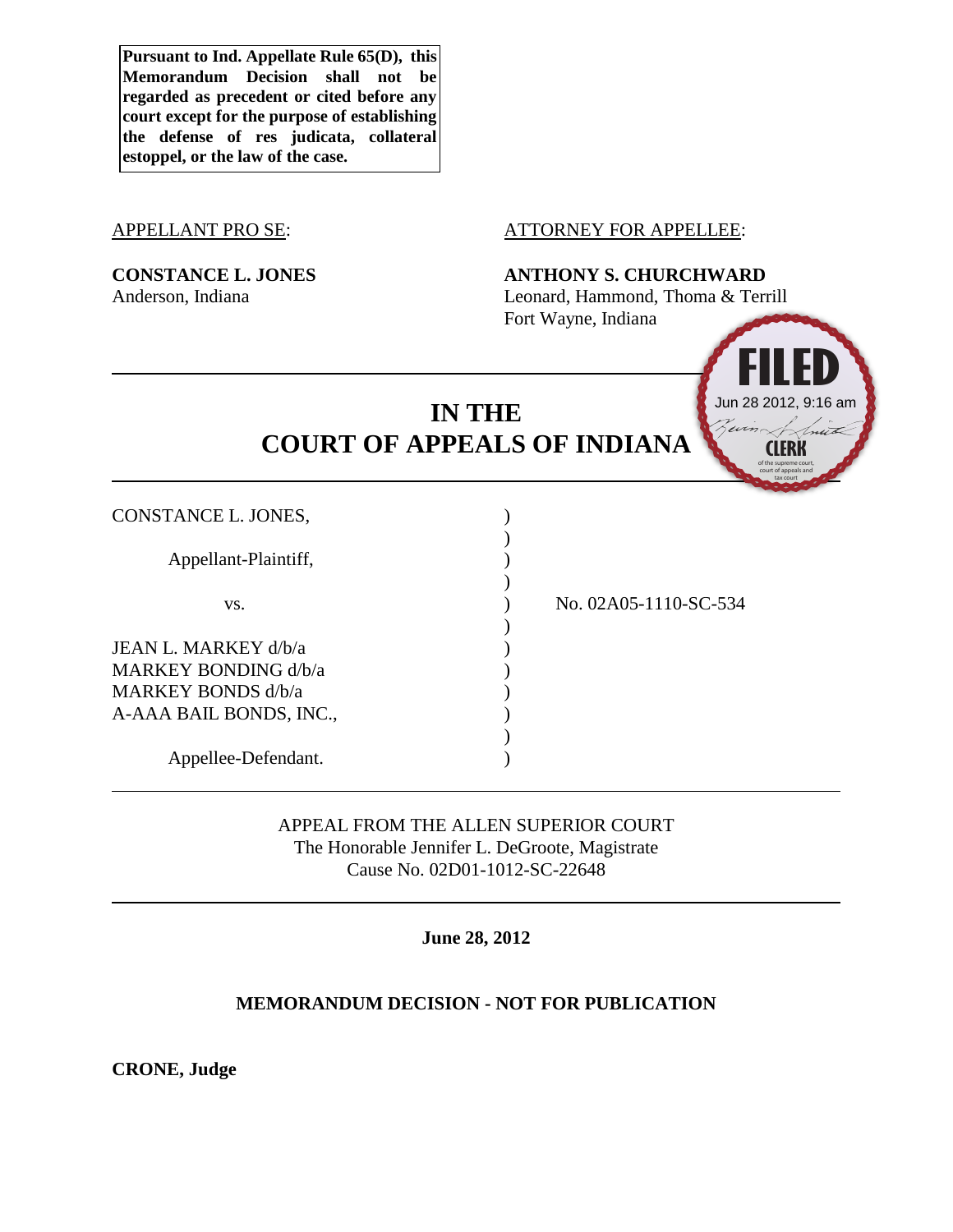#### **Case Summary**

Constance L. Jones appeals the small claims judgment in favor of Jean L. Markey d/b/a Markey Bonding d/b/a Markey Bonds d/b/a A-AAA Bail Bonds, Inc. (hereinafter referred to as "Markey Bonding"). In 2004, Constance's son was arrested and jailed on two sets of criminal charges. Constance paid Markey Bonding bail bond premiums to post bond for her son and to obtain his release from the Allen County Jail. Markey Bonding posted bond for those two sets of charges, and Constance's son was released. However, immediately after he was released, he was arrested on different charges. In 2010, Constance filed a small claims action against Markey Bonding seeking a refund of the bond premiums she paid to Markey Bonding. The small claims court entered judgment in favor of Markey Bonding. Constance presents three issues for our review, which we consolidate and restate as one: whether the small claims court clearly erred when it entered judgment in favor of Markey Bonding. Finding no clear error, we affirm.

#### **Facts and Procedural History**

The facts of this case are agreed upon. On December 21, 2004, Constance's son, Donald Jones, was arrested and charged with armed robbery, escape, and resisting law enforcement under cause number 02D04-0412-MC-2365. On December 22, 2004, the State filed separate charges against Donald for theft, resisting law enforcement, and criminal recklessness under cause number 02D04-0412-MC-2369. On December 22, 2004, Constance went to Markey Bonding to obtain a bail bond for release of her son from the Allen County Jail. The bail amount set on cause number MC-2365 was \$45,000. The bail amount set on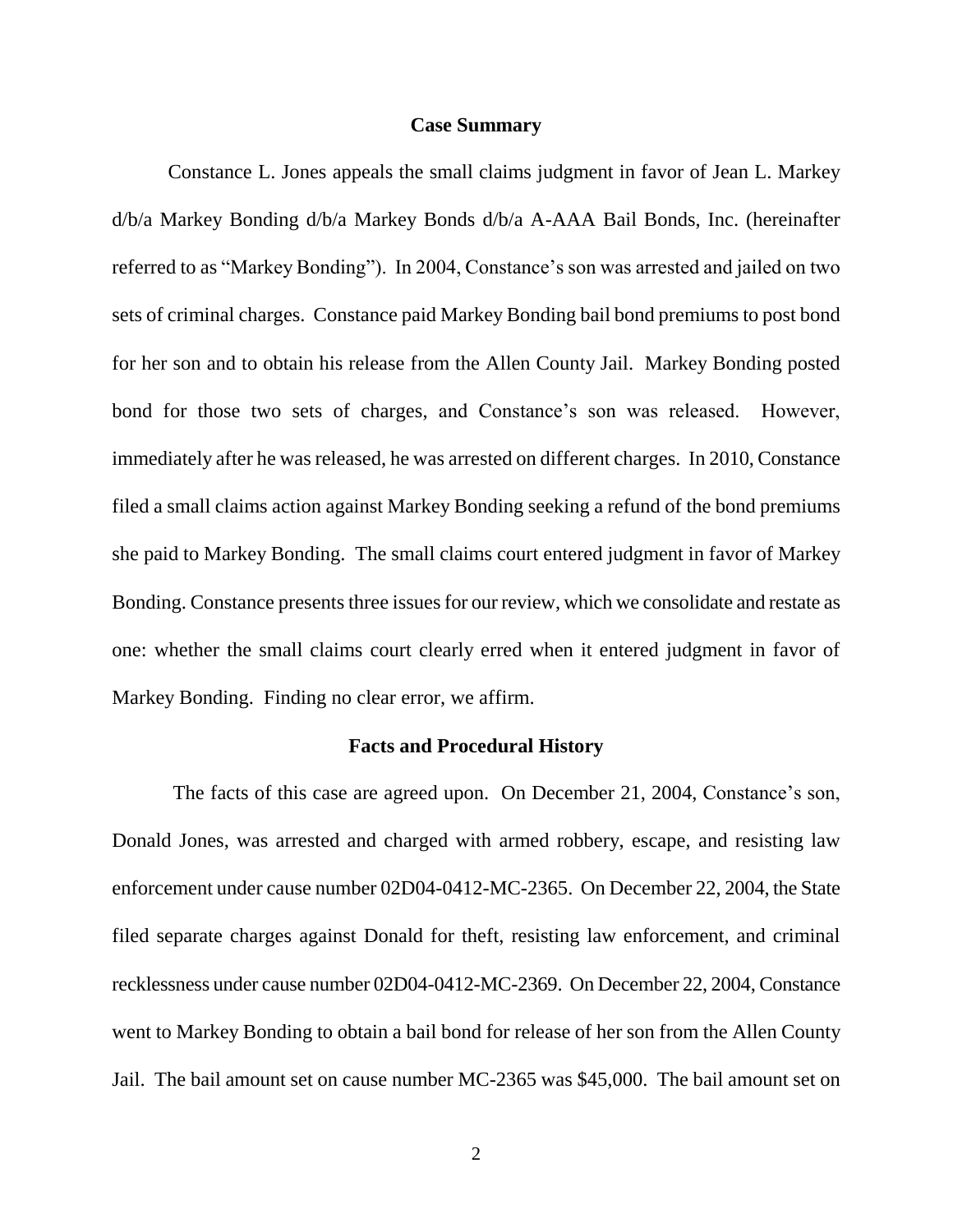cause number MC-2369 was \$11,500. Accordingly, on December 22, Constance gave Markey Bonding two checks and some cash totaling \$5650, which represented the tenpercent bond premium amount for Markey Bonding to post bond and obtain Donald's release on those two sets of charges. Bond was posted by Markey Bonding and received by the clerk of the Allen Superior Court on December 22, 2004.

Donald was released from the Allen County Jail on the evening of December 22, 2004. He was given his personal property and was taken to the exit door by one of the confinement officers. After Donald exited the building and proceeded approximately fifty feet to a public sidewalk, he was immediately arrested by Fort Wayne Police officers based upon probable cause that he had committed additional offenses of robbery and receiving stolen property.

On December 20, 2010, Constance filed a small claims action against Markey Bonding seeking damages in the amount of \$5650, the amount that she paid to Markey Bonding for the bond premiums to secure release of her son. A small claims trial was held on August 11, 2011. Constance argued that Donald was never released from custody, and therefore Markey Bonding should refund the premiums she paid. On September 12, 2011, the small claims court entered its order which provided in pertinent part:

The Court, having taken this matter under advisement, now finds that the Plaintiff has failed to establish by a preponderance of the evidence, that she is entitled to the damages alleged against the Defendant. The Court finds that the Plaintiff's son was "released" in compliance with her posting of a bond. The fact that he was immediately rearrested upon his release for different charges does not result in an obligation of the Defendant to repay the bond posted for the initial charges.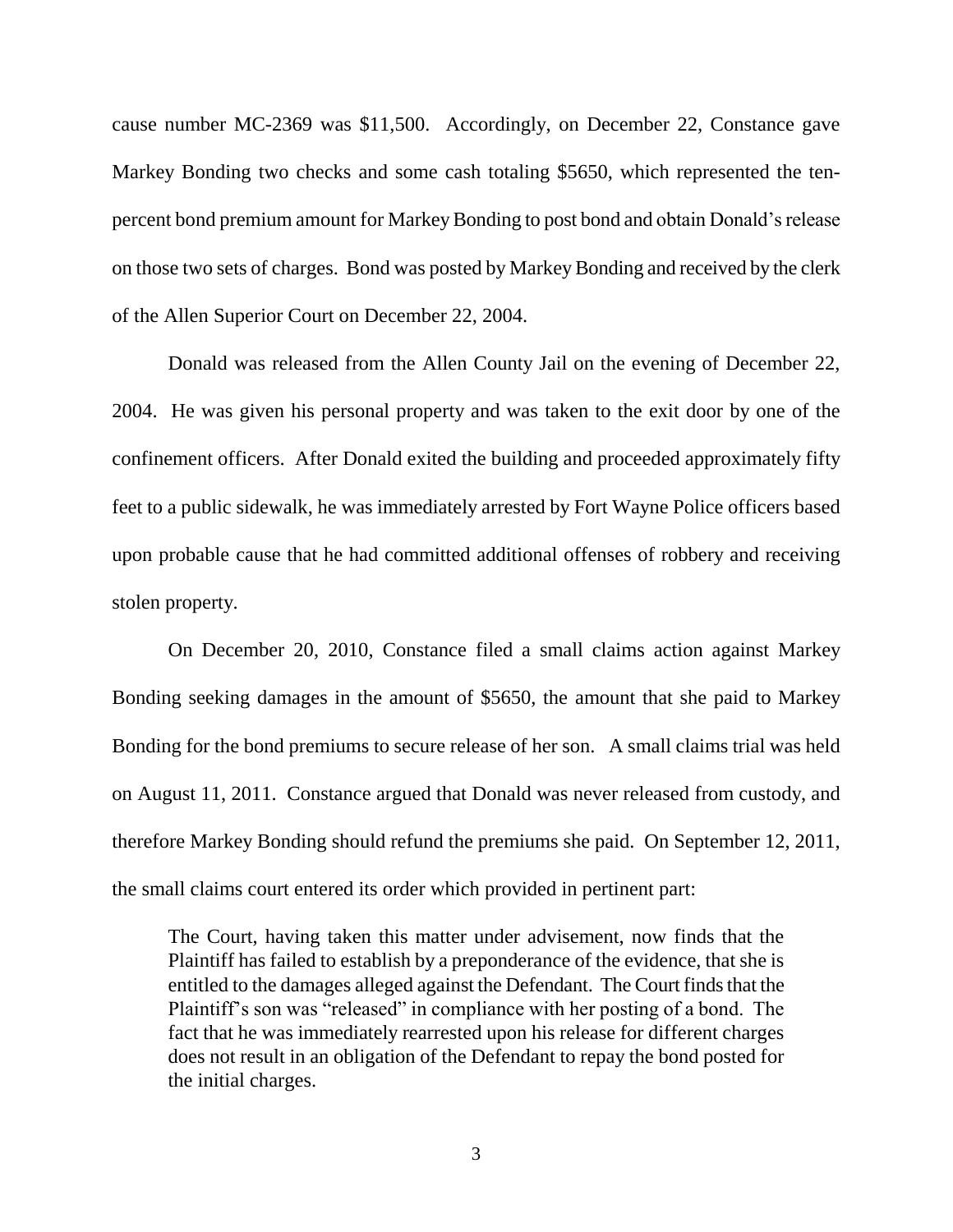Appellant's App. at 6. This appeal followed.

 $\overline{a}$ 

### **Discussion and Decision**

"We review facts from a bench trial under a clearly erroneous standard with due deference paid to the trial court's opportunity to assess witness credibility." *Branham v. Varble*, 952 N.E.2d 744, 746 (Ind. 2011). This deferential standard of review is particularly important in small claims actions, as the trials are informal and have the sole objective of dispensing speedy justice between parties according to the rules of substantive law. *Id*. Because Constance had the burden of proof at trial, we apply a negative judgment standard of review. *See LTL Truck Serv., LLC v. Safeguard, Inc.*, 817 N.E.2d 664, 667 (Ind. Ct. App. 2004). We will not reverse a negative judgment on appeal unless it is contrary to law. *Id*. A judgment is contrary to law when the evidence, along with all reasonable inferences, is without conflict and leads unerringly to a conclusion opposite that reached by the court. *M.K. Plastics Corp. v. Rossi*, 838 N.E.2d 1068, 1074 (Ind. Ct. App. 2005).

Constance contends that, because Donald was immediately rearrested on different charges following his release from the Allen County Jail, he was never truly "released from custody." Appellant's Br. at 28. Therefore, she argues, Markey Bonding did not earn the bond premiums that she paid to obtain Donald's release.<sup>1</sup> Although Constance believes that the question of whether her son was "released from custody" is a complex legal

<sup>&</sup>lt;sup>1</sup> Constance raises two additional arguments that we conclude bear no relevance to her essential claim for relief. Therefore, we do not directly address those arguments.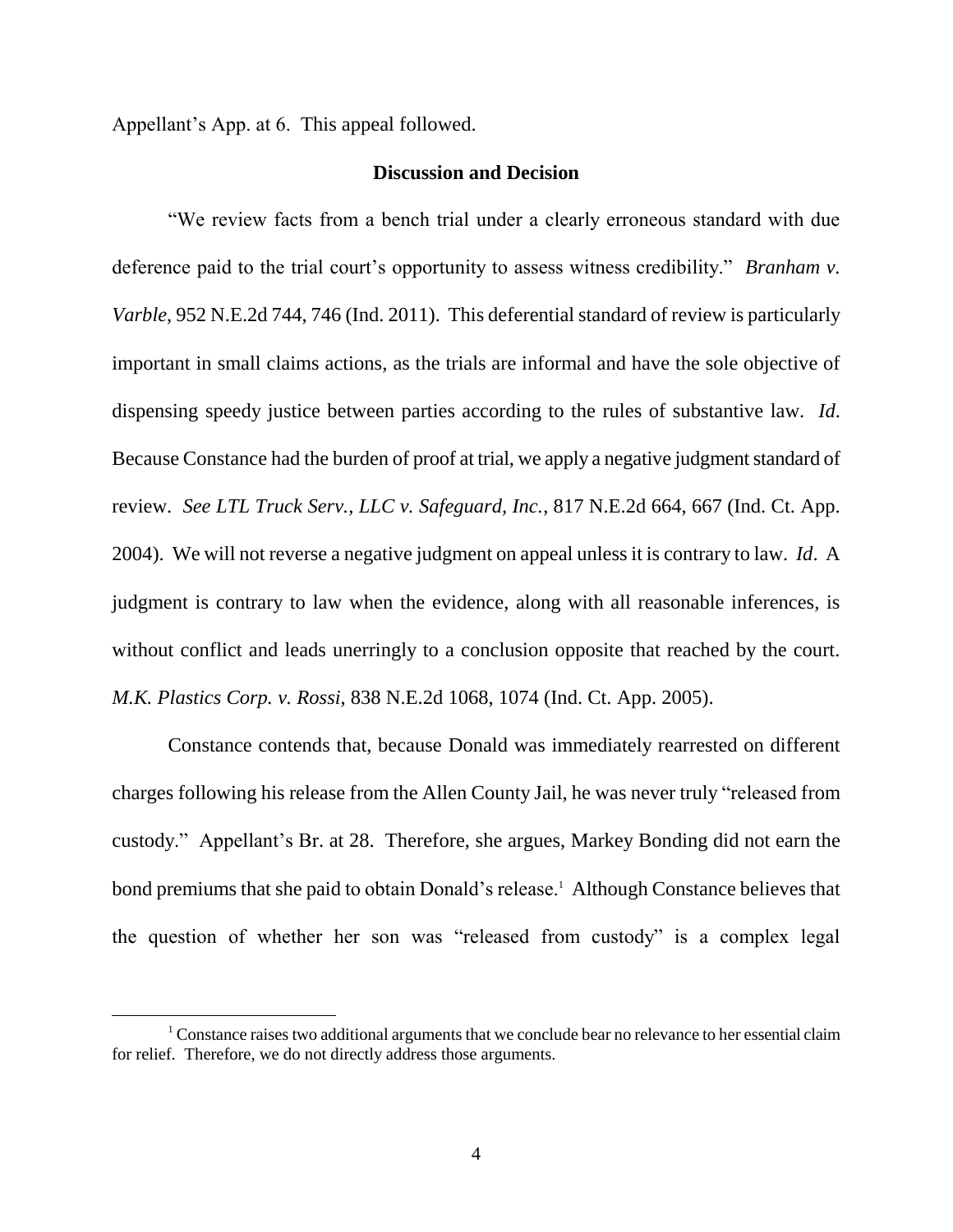determination, we disagree and conclude simply that the facts do not support her argument

that she is entitled to a refund of the bond premiums paid to Markey Bonding.

Our supreme court has described the process of executing bail through a bail bondsman in relevant part as follows:

A defendant who executes a bail bond under Indiana Code Section 35-33-8-  $3.2(a)(1)(A)$  uses a bail agent, commonly referred to as a bail bondsman. A "bail agent" is a person who has been approved by the Commissioner of the Department of Insurance and appointed by an insurer through a power of attorney to execute or countersign bail bonds for the insurer in connection with judicial proceedings for which the person receives a premium. I.C. § 27-10-1- 4. A "premium" is the amount of money the defendant pays the bail agent prior to the execution of the bail bond. I.C. § 27-10-1-8. The premium, which is usually ten percent of the bond, is for the bail agent's services.

*Lake Cnty. Clerk's Office v. Smith*, 766 N.E.2d 707, 709 (Ind. 2002).

In general terms, "bail bond" is a bond given

to obtain the defendant's release from confinement. The effect of the release on bail bond is to transfer custody of the defendant from the officers of the law to the custody of the surety on the bail bond, whose undertaking is to redeliver the defendant to legal custody at the time and place appointed in the bond.

BLACK'S LAW DICTIONARY 187 (8th ed. 2004). Custody means "[t]he care and control of a

thing or person for inspection, preservation, or security." *Id*. at 412. "Physical custody" is

the "[c]ustody of a person (such as an arrestee) whose freedom is directly controlled and

limited." *Id*. at 1183.

Here, it is undisputed that Markey Bonding acted as a bail agent when it posted bond to obtain Donald's release from confinement on the two sets of charges for which Constance paid the bond premiums. Donald was given his personal items and was escorted to the exit door of the Allen County Jail. He was allowed to leave, his freedom being no longer directly